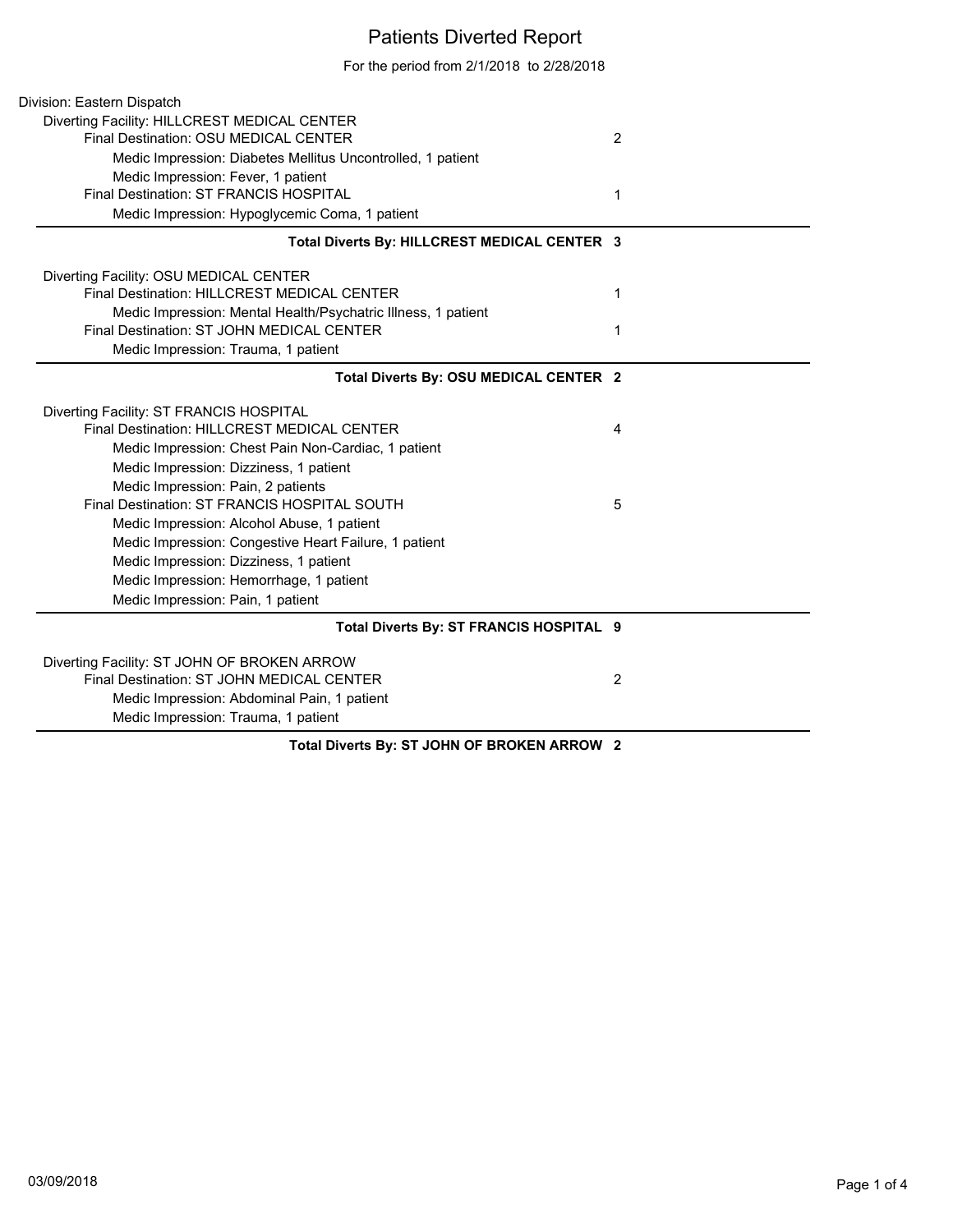| Diverting Facility: BAPTIST INTEGRIS MEDICAL CENTER                                             |   |
|-------------------------------------------------------------------------------------------------|---|
| Final Destination: ALLIANCE HEALTH - DEACONESS                                                  | 4 |
| Medic Impression: Hypertension, 1 patient                                                       |   |
| Medic Impression: Pain, 2 patients                                                              |   |
| Medic Impression: Respiratory Abnormality, 1 patient                                            |   |
| Final Destination: CANADIAN VALLEY INTEGRIS REGNL                                               | 1 |
| Medic Impression: Trauma, 1 patient                                                             |   |
| Final Destination: INTEGRIS MEDICAL CENTER - EDMOND                                             | 1 |
| Medic Impression: Congestive Heart Failure, 1 patient                                           |   |
| Final Destination: MERCY HEALTH CENTER                                                          | 2 |
| Medic Impression: Dizziness, 1 patient                                                          |   |
| Medic Impression: Hemorrhage, 1 patient                                                         |   |
| Final Destination: NORMAN REGIONAL HEALTHPLEX                                                   | 1 |
| Medic Impression: Syncope, 1 patient                                                            |   |
| Final Destination: OKLAHOMA HEART HOSPITAL                                                      | 1 |
| Medic Impression: Cardiac Arrest, 1 patient<br>Final Destination: PRESBYTERIAN TOWER-OU MEDICAL |   |
|                                                                                                 | 1 |
| Medic Impression: CVA/TIA, 1 patient<br>Final Destination: SOUTHWEST INTEGRIS MEDICAL CEN       | 2 |
|                                                                                                 |   |
| Medic Impression: Congestive Heart Failure, 1 patient<br>Medic Impression: Pain, 1 patient      |   |
| Final Destination: ST ANTHONYS HOSPITAL                                                         | 1 |
| Medic Impression: Pain, 1 patient                                                               |   |
| Final Destination: ST. ANTHONY HEALTHPLEX EAST                                                  | 1 |
| Medic Impression: Swelling Of Limb, 1 patient                                                   |   |
| Final Destination: WOMEN AND CHILDREN'S AT OU MED CENTER                                        | 1 |
| Medic Impression: Seizures, 1 patient                                                           |   |
| Total Diverts By: BAPTIST INTEGRIS MEDICAL CENTER 16                                            |   |
|                                                                                                 |   |
| Diverting Facility: CANADIAN VALLEY INTEGRIS REGNL                                              |   |
| Final Destination: BAPTIST INTEGRIS MEDICAL CENTER                                              | 1 |
| Medic Impression: Altered Mental Status, 1 patient                                              |   |
| Total Diverts By: CANADIAN VALLEY INTEGRIS REGNL 1                                              |   |
| Diverting Facility: MERCY HEALTH CENTER                                                         |   |
| Final Destination: ALLIANCE HEALTH - DEACONESS                                                  | 2 |
| Medic Impression: Respiratory Abnormality, 1 patient                                            |   |
| Medic Impression: Trauma, 1 patient                                                             |   |
| Final Destination: OKLAHOMA HEART HOSPITAL                                                      | 1 |
| Medic Impression: Status Post, 1 patient                                                        |   |
| Final Destination: PRESBYTERIAN TOWER-OU MEDICAL                                                | 1 |
| Medic Impression: Pain, 1 patient                                                               |   |
| Final Destination: SOUTHWEST INTEGRIS MEDICAL CEN                                               | 1 |
| Medic Impression: Altered Mental Status, 1 patient                                              |   |
| Total Diverts By: MERCY HEALTH CENTER 5                                                         |   |
|                                                                                                 |   |
| Diverting Facility: NORMAN REGIONAL HEALTHPLEX                                                  |   |
| Final Destination: NORMAN REGIONAL HOSPITAL                                                     | 1 |
| Medic Impression: Fever, 1 patient                                                              |   |
| Final Destination: NORMAN REGIONAL MEDICAL CENTER - MOORE                                       | 1 |
| Medic Impression: Chest Pain Non-Cardiac, 1 patient                                             |   |

**Total Diverts By: ALLIANCE HEALTH - DEACONESS 1**

**Total Diverts By: NORMAN REGIONAL HEALTHPLEX 2**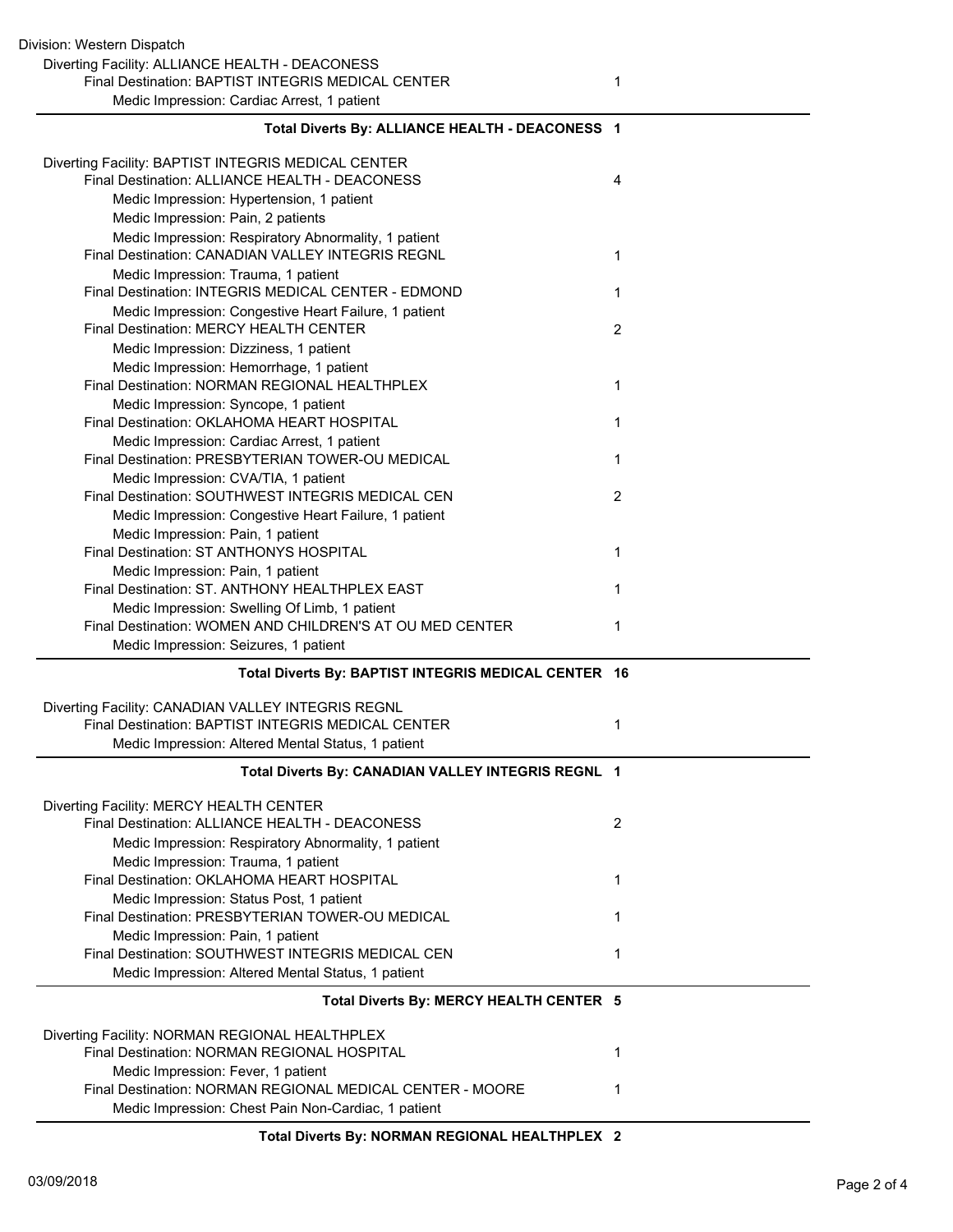| Diverting Facility: OKLAHOMA CITY VA HOSPITAL                                        |    |
|--------------------------------------------------------------------------------------|----|
| Final Destination: ALLIANCE HEALTH - DEACONESS                                       | 2  |
| Medic Impression: Mechanical Complication Of Respirator, 1 patient                   |    |
| Medic Impression: Pain, 1 patient                                                    |    |
| Final Destination: BAPTIST INTEGRIS MEDICAL CENTER                                   | 1  |
| Medic Impression: Respiratory Abnormality, 1 patient                                 |    |
| Final Destination: MERCY HEALTH CENTER                                               | 2  |
| Medic Impression: Alcohol Abuse, 1 patient                                           |    |
| Medic Impression: Pain, 1 patient                                                    |    |
| Final Destination: PRESBYTERIAN TOWER-OU MEDICAL                                     | 3  |
| Medic Impression: Alcohol Withdrawl, 1 patient                                       |    |
| Medic Impression: Chest Pain Non-Cardiac, 1 patient                                  |    |
| Medic Impression: Hemorrhage Of Gastrointestinal Tract, 1 patient                    |    |
| Final Destination: SOUTHWEST INTEGRIS MEDICAL CEN                                    | 1  |
|                                                                                      |    |
| Medic Impression: Syncope, 1 patient<br>Final Destination: ST ANTHONYS HOSPITAL      |    |
|                                                                                      | 2  |
| Medic Impression: Fever, 1 patient                                                   |    |
| Medic Impression: Paroxysmal Tachycardia, 1 patient                                  |    |
| Total Diverts By: OKLAHOMA CITY VA HOSPITAL 11                                       |    |
|                                                                                      |    |
| Diverting Facility: OKLAHOMA HEART HOSPITAL                                          |    |
| Final Destination: MERCY HEALTH CENTER                                               | 1  |
| Medic Impression: Dizziness, 1 patient                                               |    |
|                                                                                      |    |
| Total Diverts By: OKLAHOMA HEART HOSPITAL 1                                          |    |
| Diverting Facility: OKLAHOMA HEART HOSPITAL SOUTH                                    |    |
| Final Destination: ALLIANCE HEALTH - DEACONESS                                       | 1  |
|                                                                                      |    |
| Medic Impression: Chest Pain Non-Cardiac, 1 patient                                  |    |
| Total Diverts By: OKLAHOMA HEART HOSPITAL SOUTH 1                                    |    |
|                                                                                      |    |
|                                                                                      |    |
| Diverting Facility: OU MEDICAL CENTER EDMOND                                         |    |
| Final Destination: INTEGRIS MEDICAL CENTER - EDMOND                                  | 3  |
| Medic Impression: Bacterial Infection, 1 patient                                     |    |
| Medic Impression: Respiratory Abnormality, 1 patient                                 |    |
| Medic Impression: Swelling Of Limb, 1 patient                                        |    |
|                                                                                      |    |
| Total Diverts By: OU MEDICAL CENTER EDMOND 3                                         |    |
| Diverting Facility: PRESBYTERIAN TOWER-OU MEDICAL                                    |    |
| Final Destination: ALLIANCE HEALTH - DEACONESS                                       | 1  |
|                                                                                      |    |
| Medic Impression: Syncope, 1 patient<br>Final Destination: ALLIANCE HEALTH - MIDWEST | 3  |
|                                                                                      |    |
| Medic Impression: Alcohol Abuse, 1 patient                                           |    |
| Medic Impression: Pain, 1 patient                                                    |    |
| Medic Impression: Respiratory Abnormality, 1 patient                                 |    |
| Final Destination: BAPTIST INTEGRIS MEDICAL CENTER                                   | 3  |
| Medic Impression: Abdominal Pain, 1 patient                                          |    |
| Medic Impression: Chest Pain Non-Cardiac, 1 patient                                  |    |
| Medic Impression: Hypotension, 1 patient                                             |    |
| Final Destination: OU MEDICAL CENTER EDMOND                                          | 3  |
| Medic Impression: Fever, 1 patient                                                   |    |
| Medic Impression: Seizures, 1 patient                                                |    |
| Medic Impression: Septic Shock, 1 patient                                            |    |
| Final Destination: SOUTHWEST INTEGRIS MEDICAL CEN                                    | 2  |
| Medic Impression: Abdominal Pain, 1 patient                                          |    |
| Medic Impression: Diabetes Mellitus Uncontrolled, 1 patient                          |    |
| Final Destination: ST ANTHONYS HOSPITAL                                              | 12 |
| Medic Impression: ACS, 1 patient                                                     |    |
| Medic Impression: Allergies, 1 patient                                               |    |